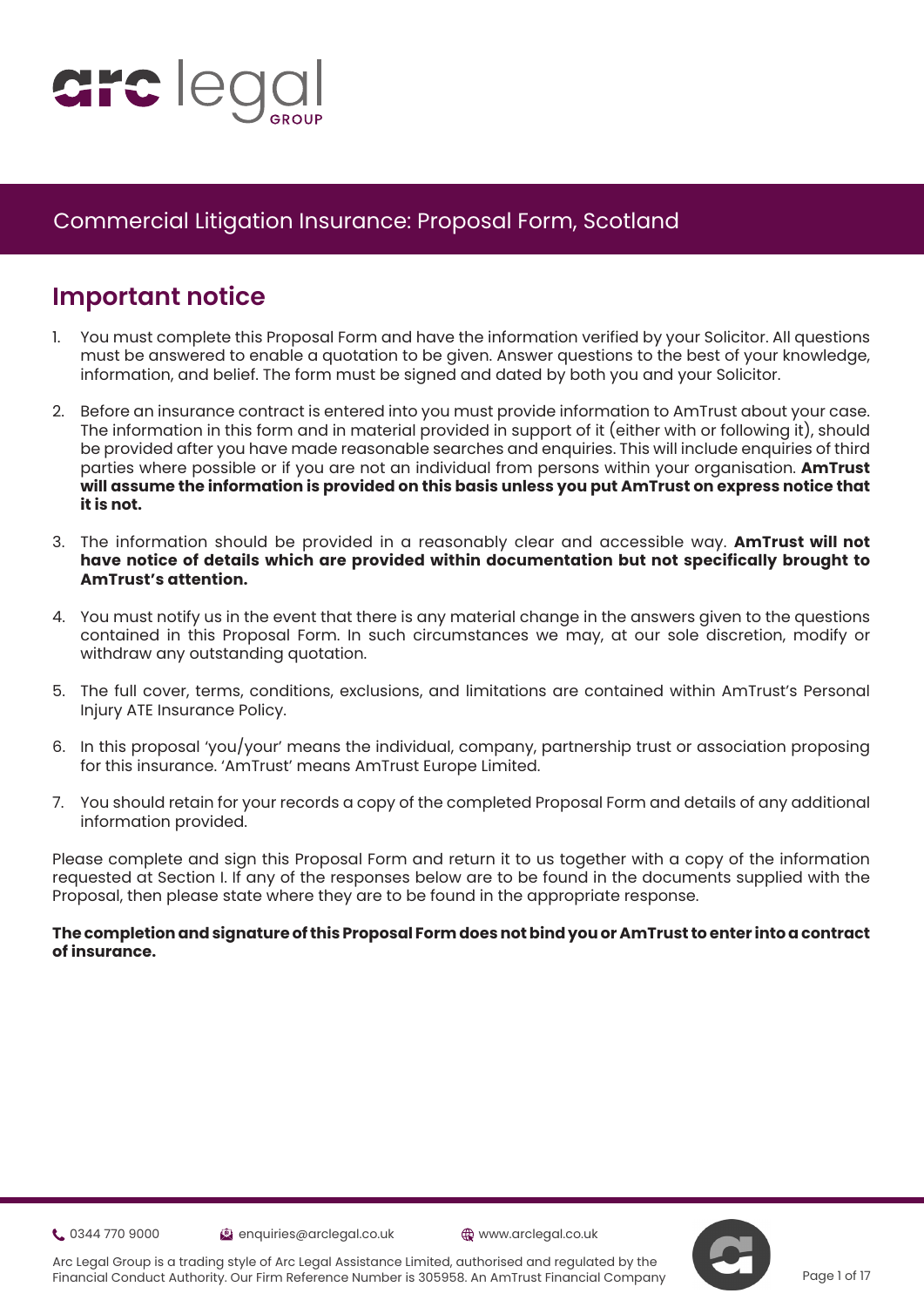

Please take time to read and understand this note before completing this Proposal Form.

When completing this form (and in providing any subsequent information) please be aware the purpose of asking these questions is to enable AmTrust to obtain the best information you have about the prospects of s[uc](https://www.justice.gov.uk/courts/procedure-rules/civil/protocol)cess of your claim, including any potential difficulties. This will enable AmTrust to make an informed assessment of your application for cover.

# **Contents**

| A - Information about you                      |  |
|------------------------------------------------|--|
| How many applicants for cover are there?       |  |
| Name of each applicant                         |  |
|                                                |  |
|                                                |  |
| Address of each applicant                      |  |
|                                                |  |
|                                                |  |
|                                                |  |
| Legal status of each applicant                 |  |
|                                                |  |
|                                                |  |
| Are you/will you be the claimant or defendant? |  |
|                                                |  |

0344 770 9000 enquiries@arclegal.co.uk www.arclegal.co.uk

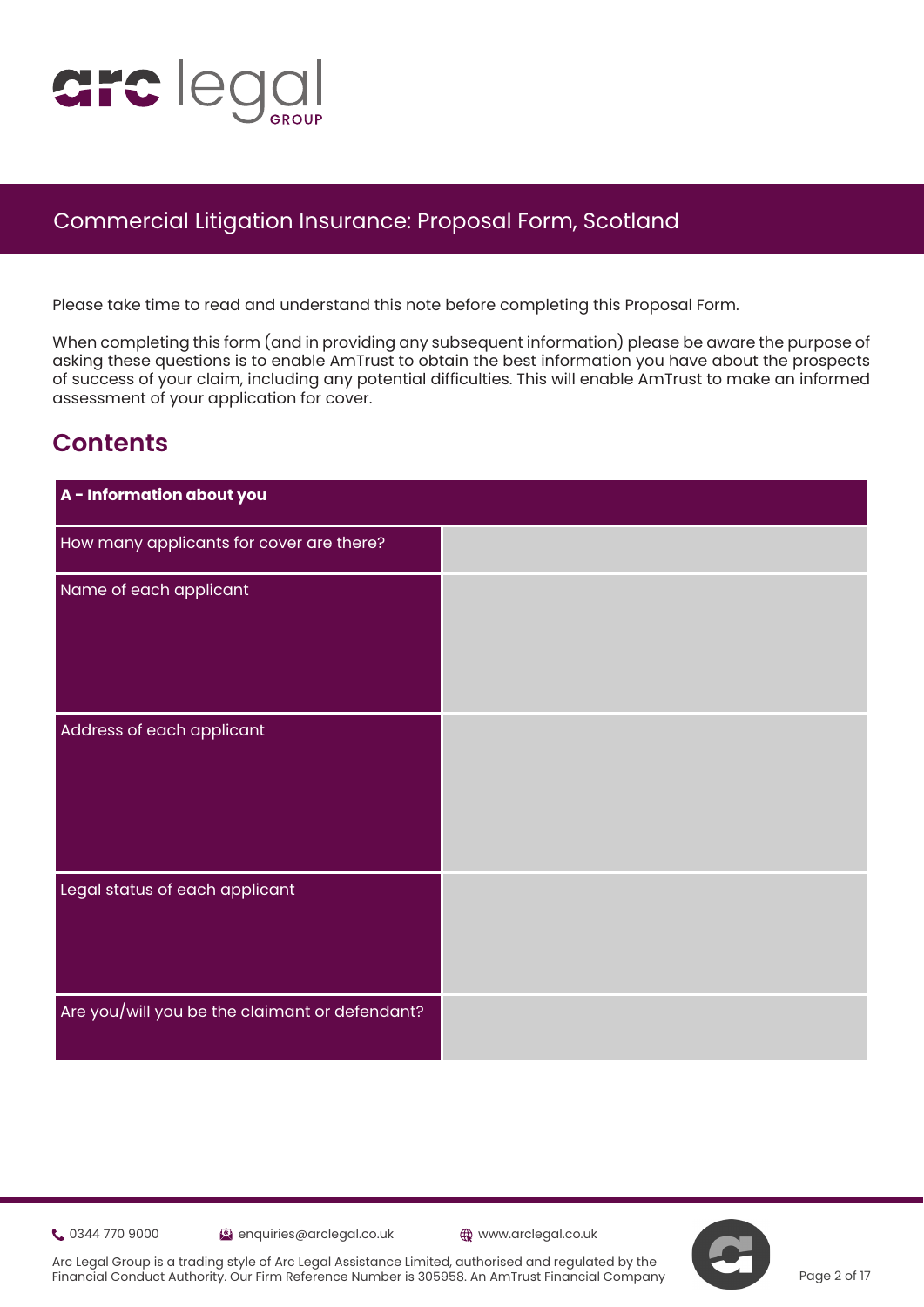

| B - Information about your representatives |  |
|--------------------------------------------|--|
| Firm name                                  |  |
| Date of instruction                        |  |
| <b>Address</b>                             |  |
|                                            |  |
| <b>EPF registration number</b>             |  |
| Solicitor's name                           |  |
| Supervisor/Partner's name                  |  |
| Counsel's name                             |  |
| Chambers                                   |  |
| Expert's name                              |  |

**t** 0344 770 9000 **extending the Contract Contract Contract Contract Contract Contract Contract Contract Contract Contract Contract Contract Contract Contract Contract Contract Contract Contract Contract Contract Contract** 



Arc Legal Group is a trading style of Arc Legal Assistance Limited, authorised and regulated by the Financial Conduct Authority. Our Firm Reference Number is 305958. An AmTrust Financial Company

Page 3 of 17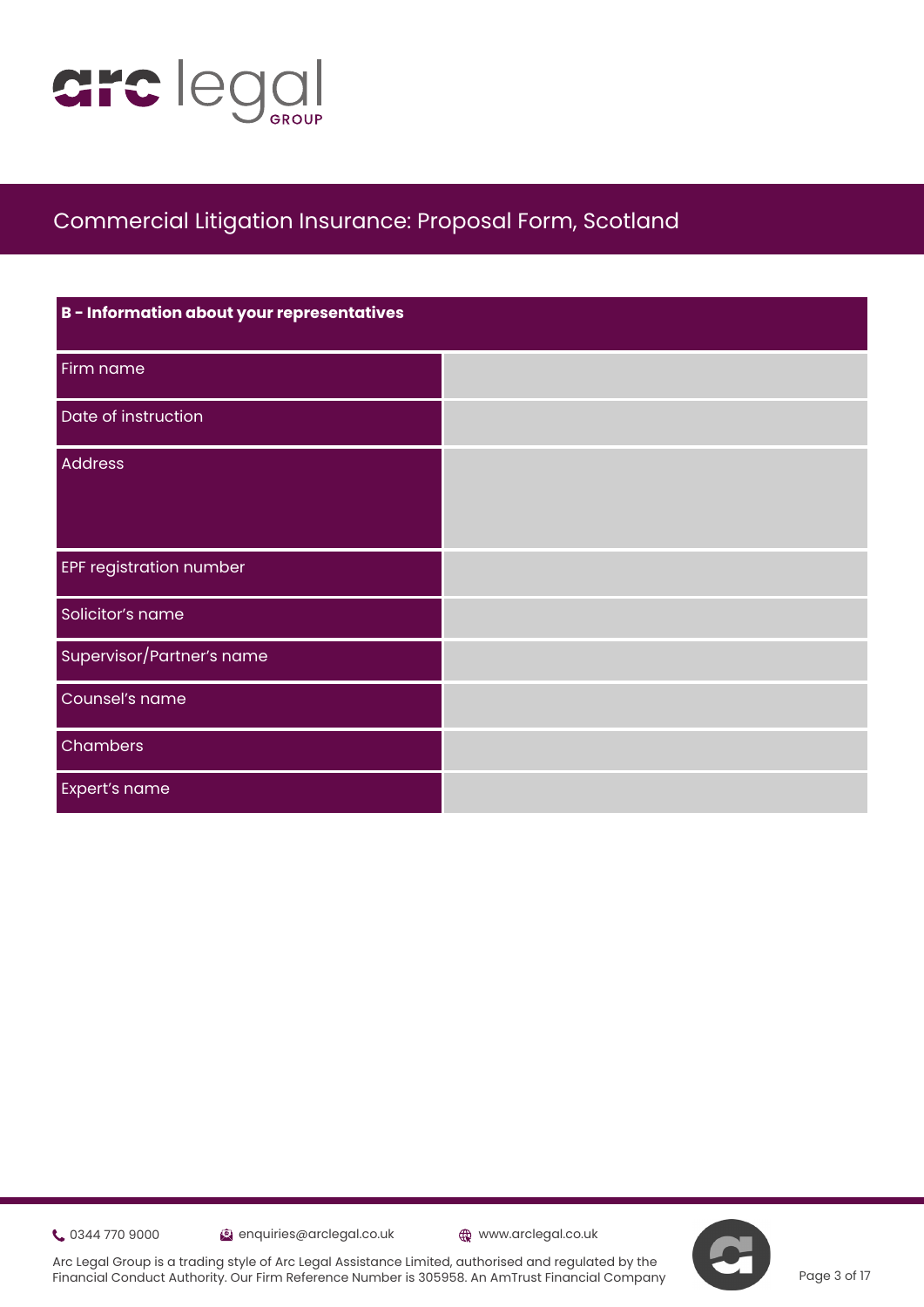

### **C - Expenses estimates and cover sought: please provide these summary details**

| Estimate of costs from outset to the<br>end of trial             | <b>Incurred</b> | Estimate | <b>Total</b> | Cover sought |
|------------------------------------------------------------------|-----------------|----------|--------------|--------------|
| <b>Solicitors</b>                                                | £               | £        | $\mathbf{f}$ | N/A          |
| Own outlay                                                       | £               | £        | $\mathbf{f}$ | £            |
| Counsel                                                          | $\mathbf{f}$    | £        | $\mathbf{f}$ | £            |
| Total own costs estimate                                         | £               | £        | $\mathbf{f}$ | N/A          |
| Estimate of opponent's costs                                     |                 |          |              | £            |
| Total cover sought [total (C) plus (A) and (B) as relevant]<br>£ |                 |          |              |              |

Have you provided an own costs budget to support the summary figures above? Please note the provision of such a budget would be a subjectively of any quote

| D - Information about your opponent |  |
|-------------------------------------|--|
| How many opponents are there?       |  |
| Name of each opponent               |  |
| Address of each opponent            |  |
|                                     |  |
| Legal status of each opponent       |  |
|                                     |  |

0344 770 9000 enquiries@arclegal.co.uk www.arclegal.co.uk



Arc Legal Group is a trading style of Arc Legal Assistance Limited, authorised and regulated by the Financial Conduct Authority. Our Firm Reference Number is 305958. An AmTrust Financial Company

Page 4 of 17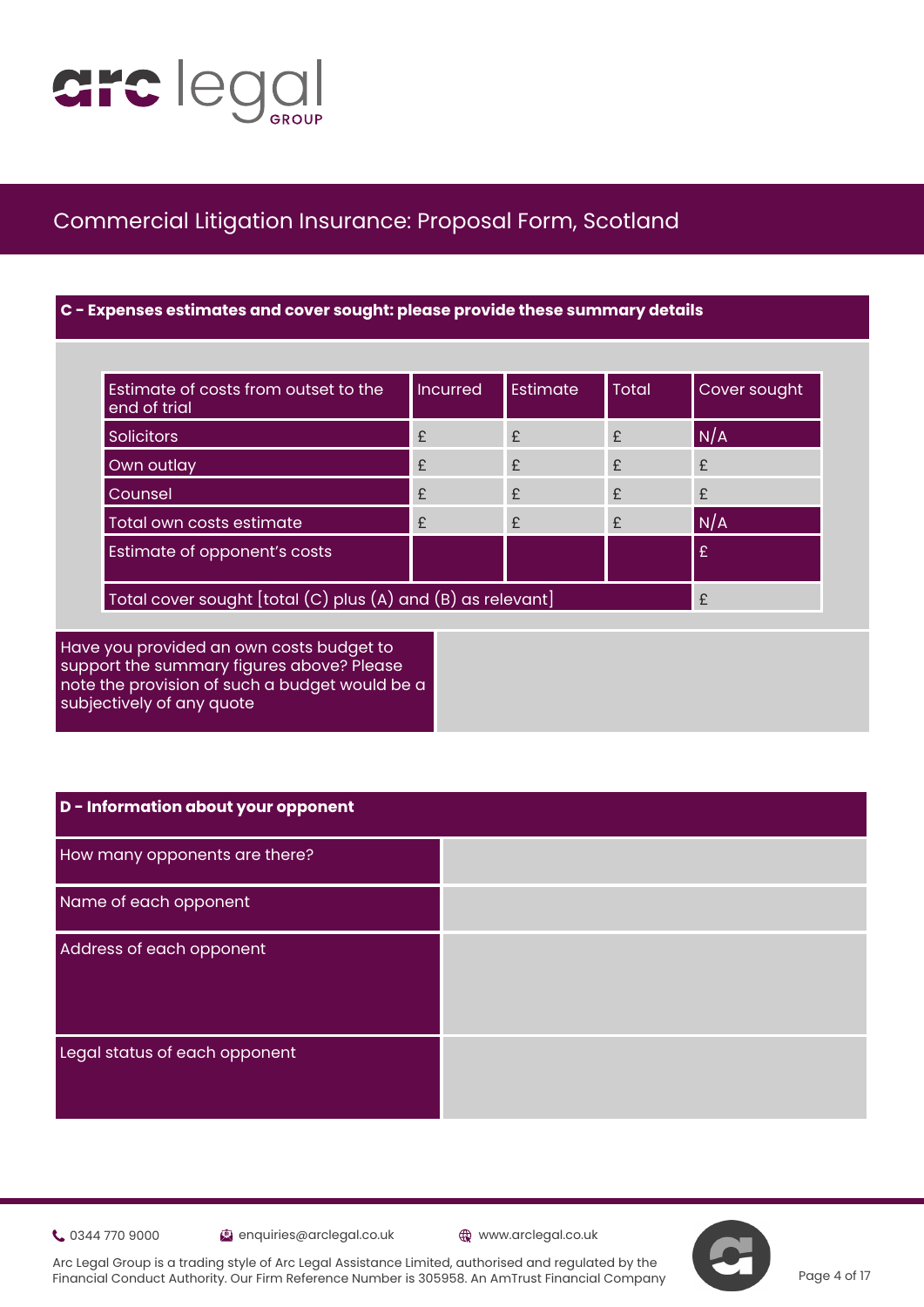

| E - Information about your opponent's representatives |  |  |
|-------------------------------------------------------|--|--|
| Firm name                                             |  |  |
| <b>Address</b>                                        |  |  |
| Solicitors name                                       |  |  |
| Supervisor/Partner's name                             |  |  |
| Counsel/Advocate's name                               |  |  |
| Chambers                                              |  |  |
| Expert's name                                         |  |  |

#### **F - Information about your claim/damages sought/settlements/prospects etc.**

| F.1 - Claims/claim type and current stage                                                                  |  |
|------------------------------------------------------------------------------------------------------------|--|
| What is the claim type (e.g., breach of contract,<br>professional negligence etc.?                         |  |
| If thee is more than one claim type, please give<br>details of each                                        |  |
| When did the cause (or causes) of action arise?                                                            |  |
| When will the claim (or any of them if more<br>than one) become statute barred for limitation<br>purposes? |  |
| Are thee any limitation issues?                                                                            |  |

0344 770 9000 enquiries@arclegal.co.uk www.arclegal.co.uk

Page 5 of 17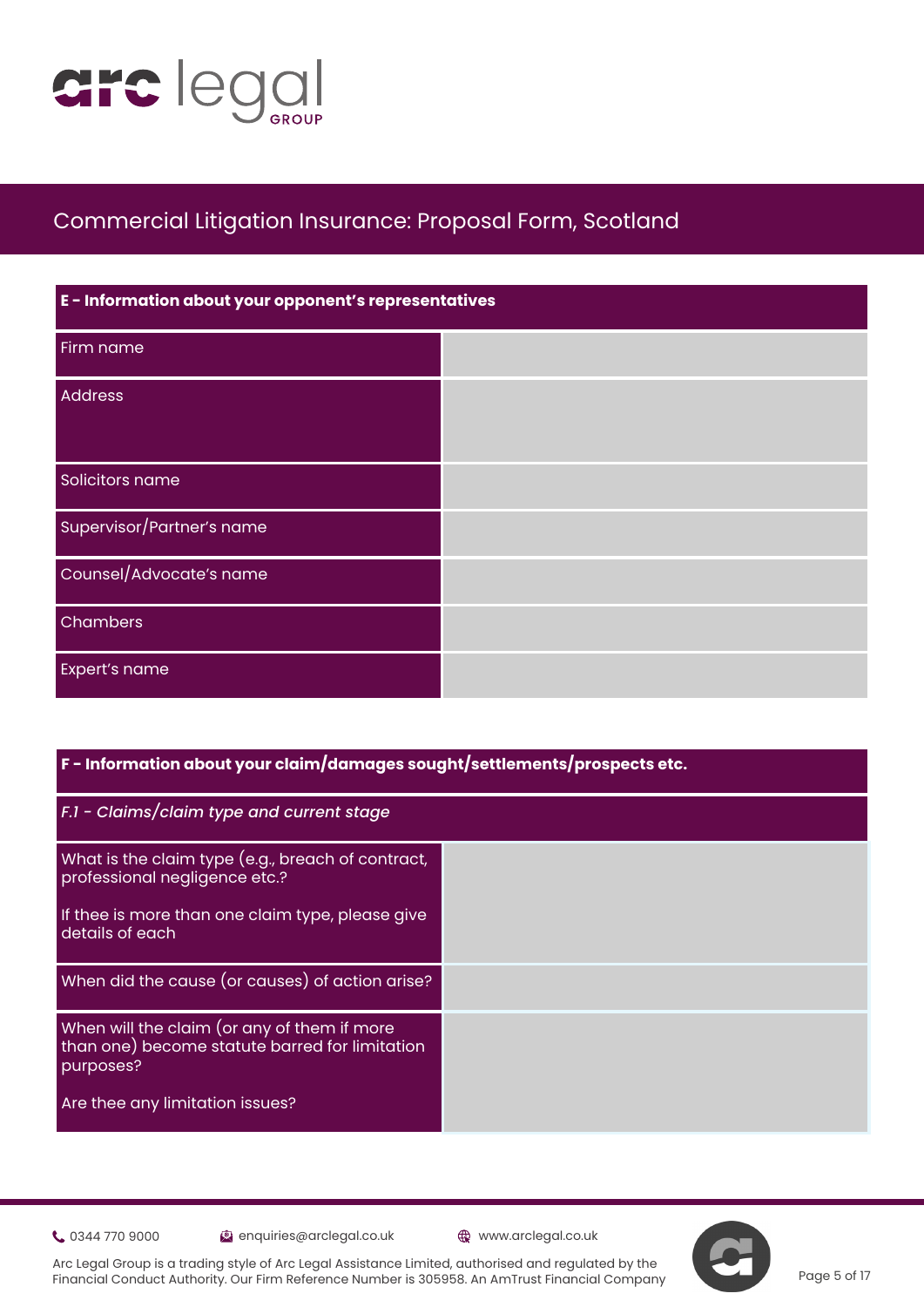

| Has there been pre-action protocol<br>correspondence?<br>Date of letter of claim?<br>Date of letter of response?<br>If not please explain why (e.g., still collating<br>information etc.)                                                                                                                                                                  |  |
|------------------------------------------------------------------------------------------------------------------------------------------------------------------------------------------------------------------------------------------------------------------------------------------------------------------------------------------------------------|--|
| Has the claim been raised?<br>If so:<br>In which court/tribunal?<br>$\bullet$<br>What stage has been reached?<br>Has the claim been allocated to a track?<br>$\bullet$<br>If not, in which court/tribunal is it envisaged the<br>claim will be issued?<br>Please give the action heading and number<br>or the proposed action heading and court<br>details |  |
| Do you envisage any pre-action applications<br>(with or without notice) or any interim<br>applications that include any third party?<br>Do you envisage any pre action applications<br>(with or without notice) or any interim<br>applications including applications that include<br>any third party?                                                     |  |
| What needs to be established to succeed on<br>liability and on quantum for each head of<br>claim?<br>Please refer to any relevant statute and or case<br>law                                                                                                                                                                                               |  |

Community 0344 770 9000 enquiries@arclegal.co.uk @www.arclegal.co.uk

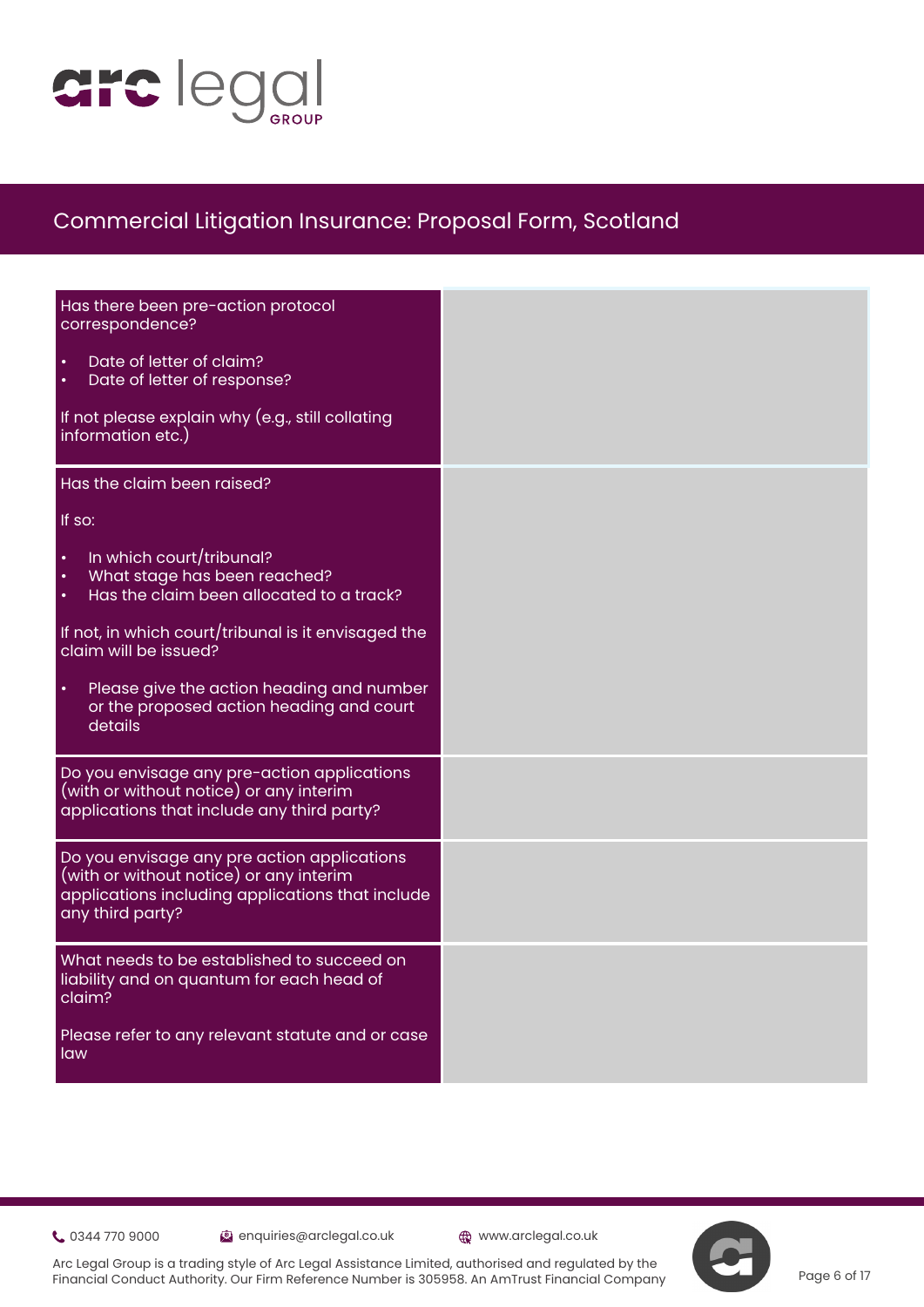

| Please provide details of any connected/<br>parallel/overlapping litigation you are aware of<br>whether you are involved in it or not                                                   |  |
|-----------------------------------------------------------------------------------------------------------------------------------------------------------------------------------------|--|
| Have you been involved (in a personal or other<br>capacity) in any litigation, arbitration, or tribunal<br>proceedings during the past 10 years? If so,<br>please provide brief details |  |
| F <sub>2</sub> - Evidence                                                                                                                                                               |  |
| What evidence will be required to establish<br>each claim and how will it be provided? Please<br>provide brief comments on the importance of<br>each of the following:                  |  |
| <b>Documents</b><br>$\bullet$<br>Witness evidence<br>$\bullet$<br><b>Expert Evidence</b><br>$\bullet$                                                                                   |  |
| What is the likely extent/importance of<br>disclosure?                                                                                                                                  |  |
| Are there any key documents that support the<br>claim?                                                                                                                                  |  |
| What will be the extent and importance of<br>witness evidence including expert evidence?<br>Who are the anticipated witnesses? Have draft<br>statements been obtained?                  |  |
| Do you have the necessary evidence to support<br>the claim (liability and quantum)?                                                                                                     |  |
| If not what needs to be obtained and are could<br>obtaining it prove problematic?                                                                                                       |  |
| Is any of the evidence unhelpful and or is there<br>a reason to anticipate unhelpful evidence may<br>emerge?                                                                            |  |

0344 770 9000 enquiries@arclegal.co.uk www.arclegal.co.uk

Page 7 of 17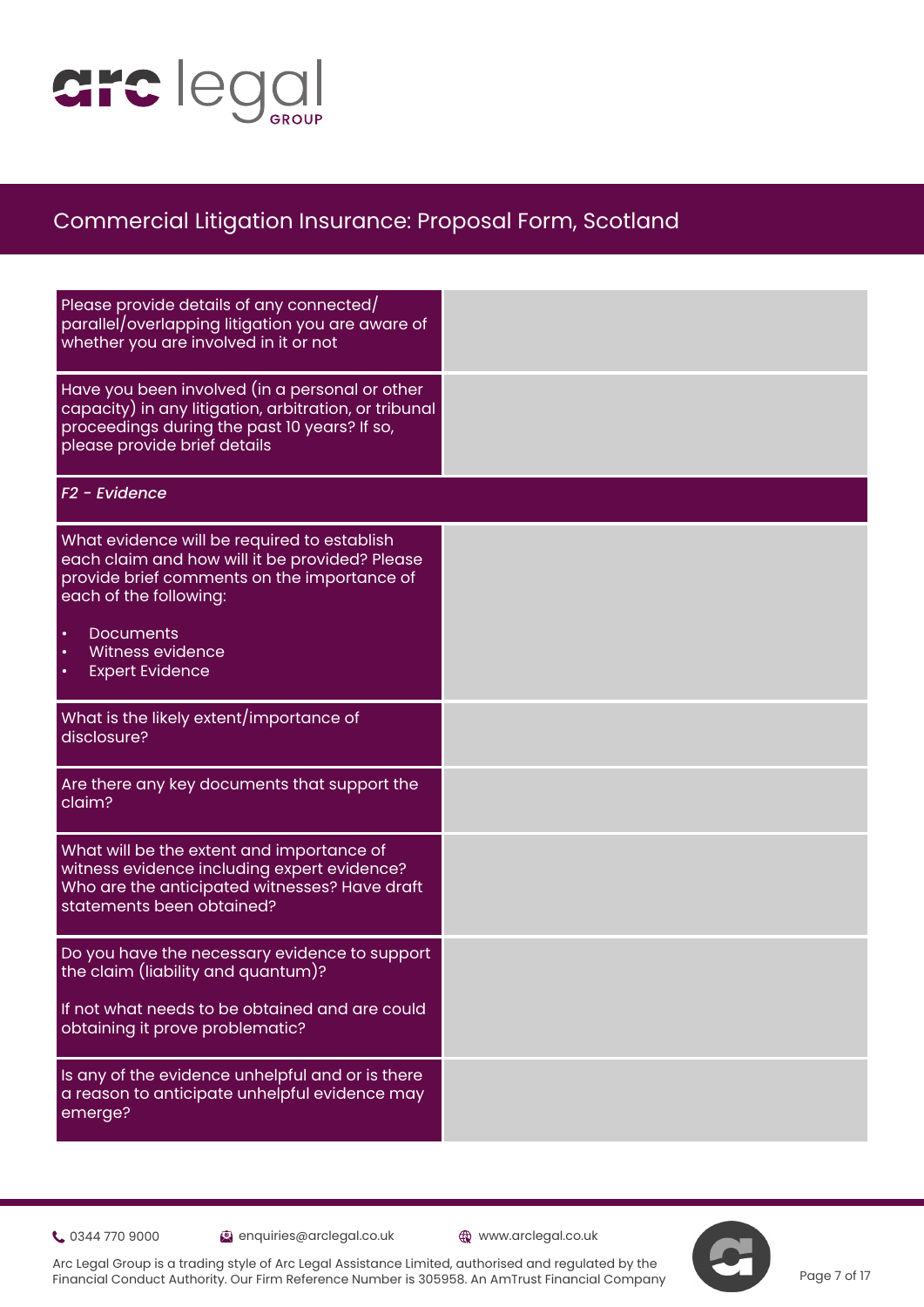

| F3 - Damages/quantum                                                                                                                    |  |
|-----------------------------------------------------------------------------------------------------------------------------------------|--|
| Assuming success on liability, what do you/your<br>legal team consider to be:                                                           |  |
| The maximum extent of the claim/damages<br>$\bullet$<br>achievable (putting it at its highest). How<br>has that figure been arrived at? |  |
| The minimum extent (putting it at its lowest)<br>$\bullet$<br>of the claim/damages achievable. How has<br>that figure been arrived at?  |  |
| The likely achievable sum (or range) on this<br>$\bullet$<br>claim/s?                                                                   |  |
| Please allow for the effect of any counter-claim<br>when providing these numbers                                                        |  |
| Are you making any claim that would not result<br>in a financial award? If so, please provide details                                   |  |
| F4 - Causation/remoteness/mitigation, contributory negligence etc.                                                                      |  |
| Please highlight any potential issues and what<br>points (if any) has or do you anticipate your<br>opponent may raise?                  |  |
| F5 - Opponent's response                                                                                                                |  |
| Has the opponent provided any response to the<br>claim/s?                                                                               |  |
| Has a letter of response been received?<br>Has a defence been received?<br>$\bullet$<br>Other?<br>$\bullet$                             |  |
| Please provide a brief synopsis of the defence<br>position/anticipated position                                                         |  |

0344 770 9000 enquiries@arclegal.co.uk www.arclegal.co.uk

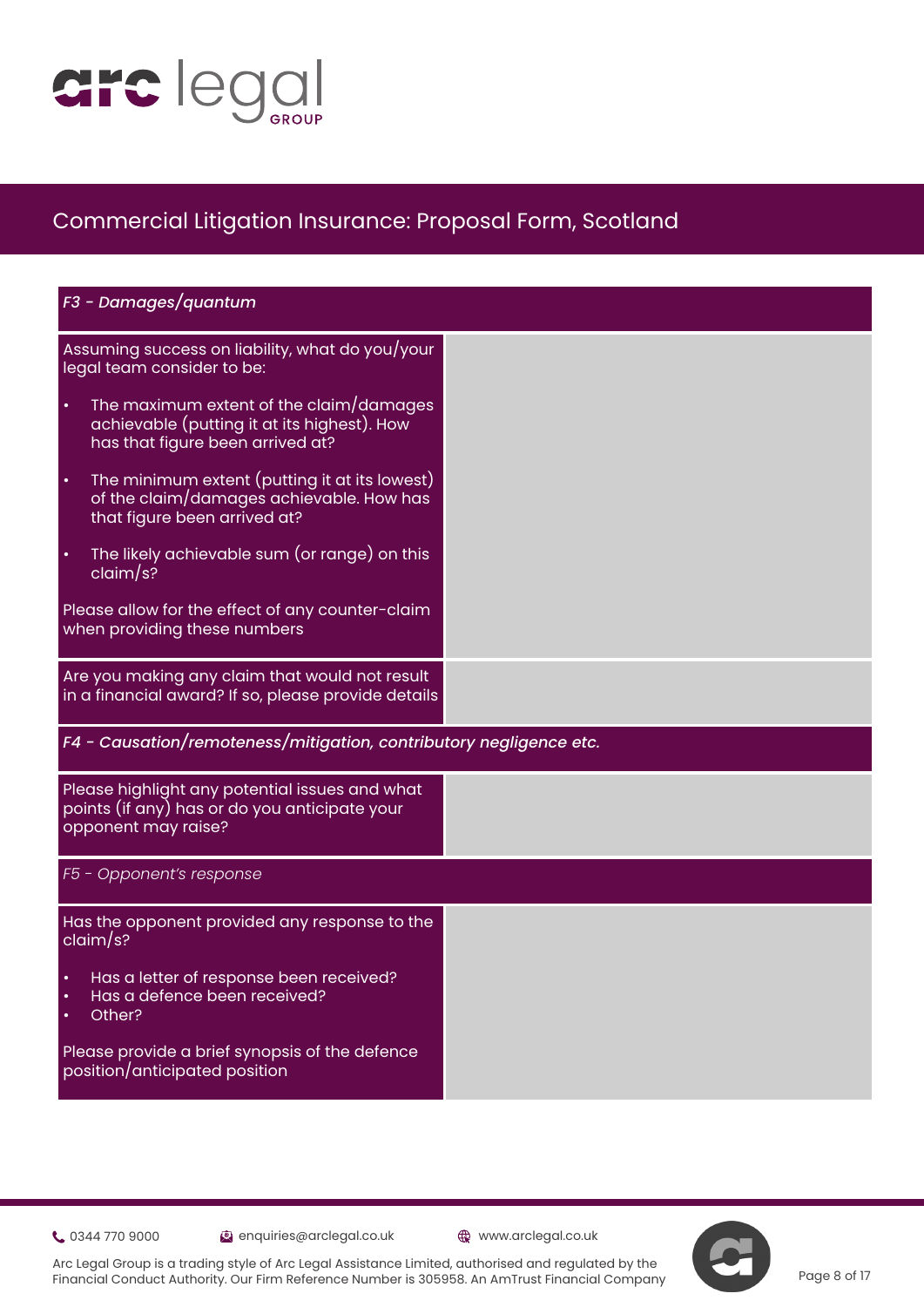

| F6 - Counter-claim                                                                                                                                                 |  |
|--------------------------------------------------------------------------------------------------------------------------------------------------------------------|--|
| Is there a counter-claim or is a counter-claim<br>envisaged?                                                                                                       |  |
| If so, is this a case where success on the claim<br>will mean the counter-claim will fail and vice<br>versa or what is the position?                               |  |
| F7 - Prospects                                                                                                                                                     |  |
| Liability - what is your Solicitor's assessment of<br>the likelihood of you succeeding in establishing<br>liability on each separate head of claim and<br>overall? |  |
| Quantum - with reference to the responses at<br>F.3, what is your Solicitor's assessment of the<br>prospects of you being awarded:                                 |  |
| (a) The maximum achievable amount, and<br>(b) At least the minimum amount?                                                                                         |  |
| F8 - Settlement                                                                                                                                                    |  |
| What are your objectives and on what terms<br>would you be prepared to settle?                                                                                     |  |
| Provide details of any offers of settlement made<br>by you                                                                                                         |  |
| Provide details of any offers of settlement made<br>by your opponent                                                                                               |  |
| Would you be prepared to agree to mediate<br>with your opponent? If not, why?                                                                                      |  |

Community 0344 770 9000 enquiries@arclegal.co.uk @www.arclegal.co.uk

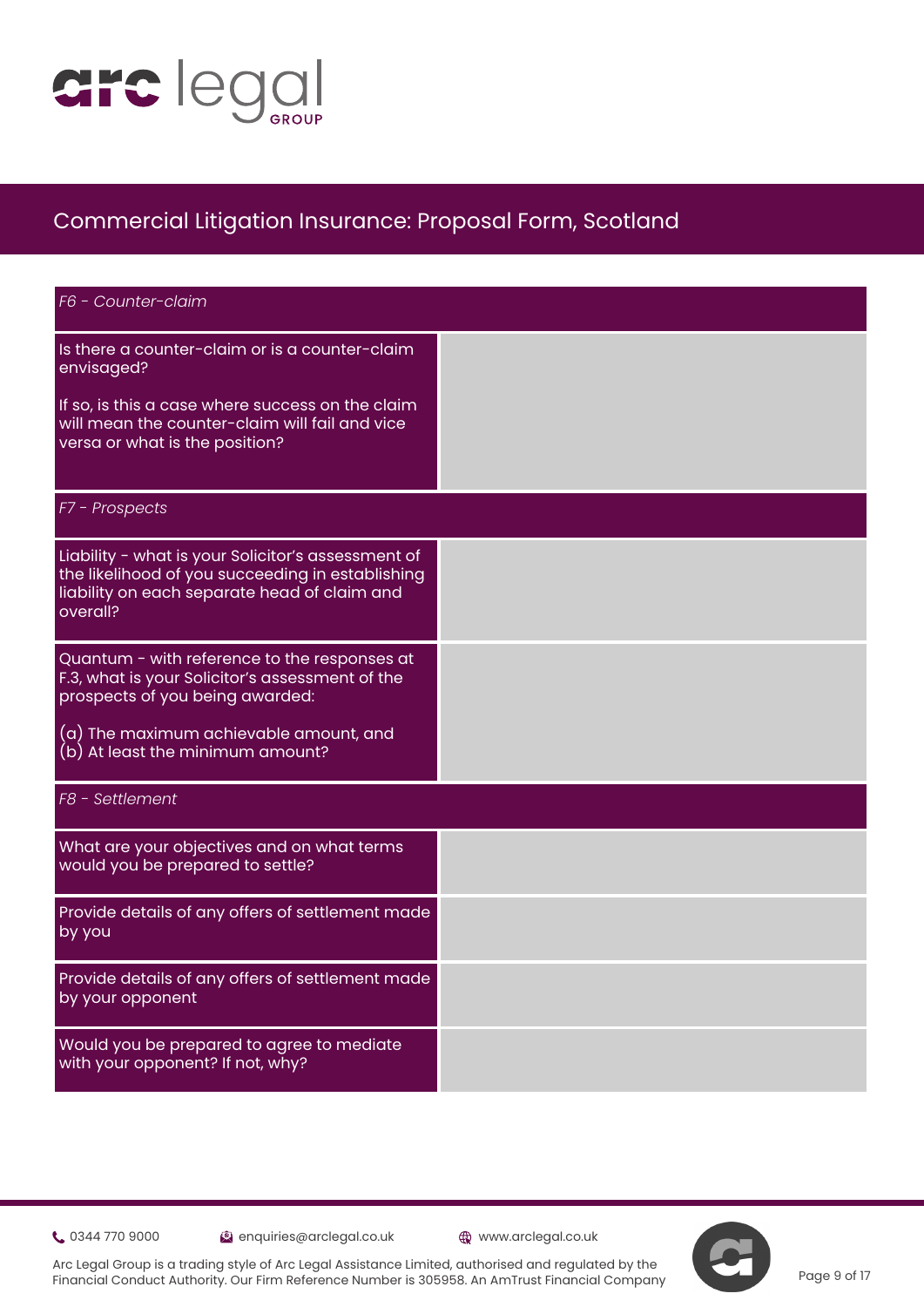

| F9 - Awards of expenses                                                                                                                                                                                                                                                                                                                         |  |  |
|-------------------------------------------------------------------------------------------------------------------------------------------------------------------------------------------------------------------------------------------------------------------------------------------------------------------------------------------------|--|--|
| Provide details of any awards of expenses in the<br>litigation/dispute to date                                                                                                                                                                                                                                                                  |  |  |
| Assuming 'success' on all or part of the claim,<br>is there any reason to think an award of<br>expenses costs award in your favour is likely<br>to be reduced or that it is there is likely to be a<br>split award of expenses? (e.g., if a head of claim<br>does not succeed or does not succeed against<br>one or more of the opponents etc.) |  |  |
| F10 - Enforcement prospects                                                                                                                                                                                                                                                                                                                     |  |  |
| What steps have you taken to ascertain the<br>financial standing of your opponent to ensure<br>that any award of damages or costs you may<br>achieve will be met?                                                                                                                                                                               |  |  |
| Please provide details of any assets of the<br>opponent you have identified as likely to be<br>available for the purpose of enforcement of any<br>award in your favour                                                                                                                                                                          |  |  |
| If your opponent is or may be insured, please<br>provide details of the information you have                                                                                                                                                                                                                                                    |  |  |
| If enforcement against a property is envisaged,<br>please provide a short summary schedule/table<br>of the information you have on the property/<br>properties including likely available equity                                                                                                                                                |  |  |

0344 770 9000 enquiries@arclegal.co.uk www.arclegal.co.uk



Arc Legal Group is a trading style of Arc Legal Assistance Limited, authorised and regulated by the Financial Conduct Authority. Our Firm Reference Number is 305958. An AmTrust Financial Company

Page 10 of 17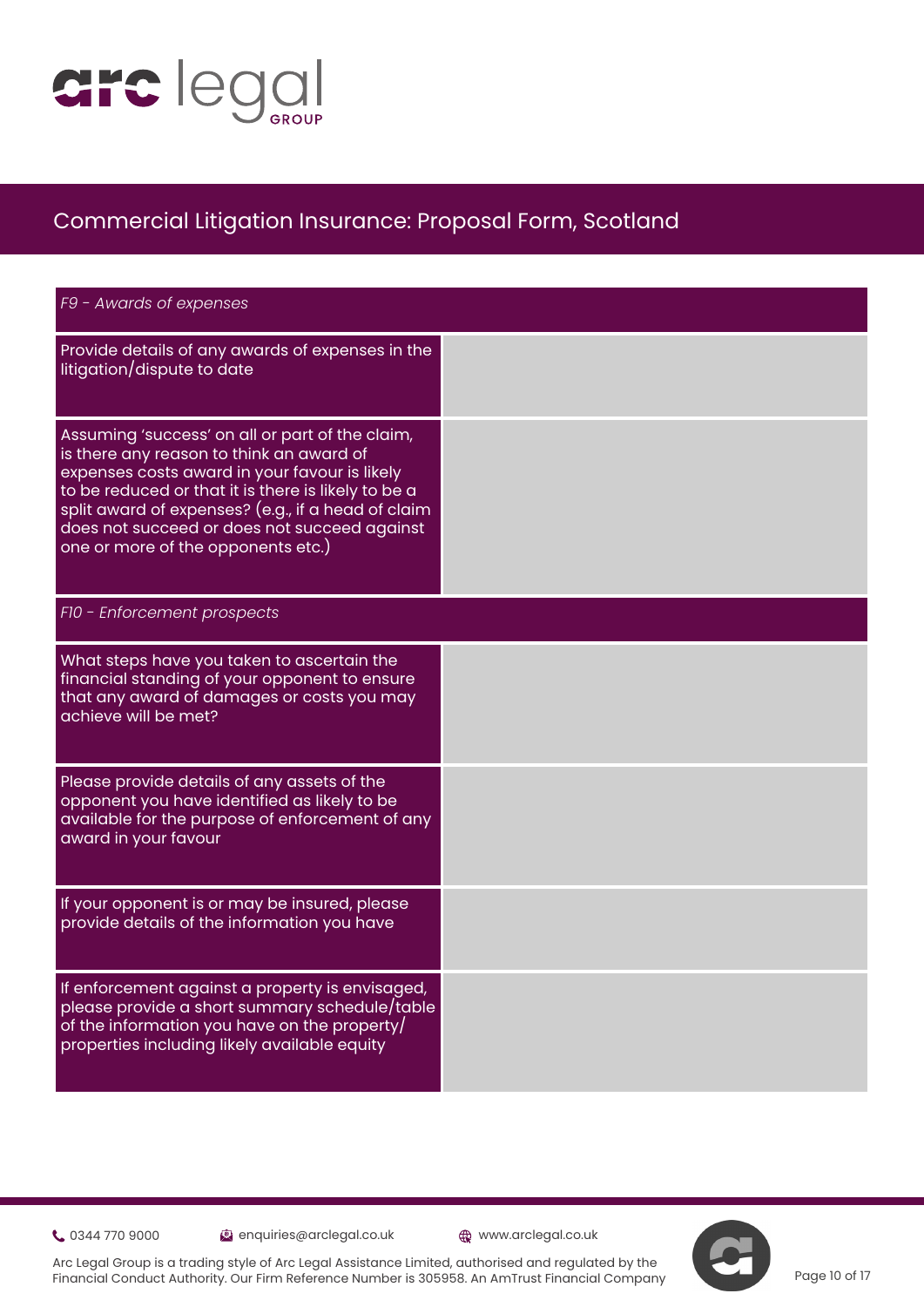

| <b>G</b> - Funding/expenses                                                                                                                                  |  |
|--------------------------------------------------------------------------------------------------------------------------------------------------------------|--|
| What funding arrangements do you have in<br>place with your representatives, e.g. SFA, private<br>retainer?                                                  |  |
| How is your opponent funding their legal<br>expenses?                                                                                                        |  |
| What do you estimate your expenses and<br>outlays (including any uplift under your SFA) will<br>be to the conclusion of proof?                               |  |
| Please provide a step-by-step breakdown<br>including any expenses and outlays you have<br>already incurred                                                   |  |
| How do you propose to fund these expenses?                                                                                                                   |  |
| What do you estimate your opponent's legal<br>expenses to be the conclusion of the proof?                                                                    |  |
| Do you have any other legal expenses insurance<br>available to cover your expenses and those<br>of your opponent or any other parties in this<br>litigation? |  |
| Have you checked your position?                                                                                                                              |  |
| Have you approached any other insurer or<br>broker in relation to this claim?                                                                                |  |

0344 770 9000 enquiries@arclegal.co.uk www.arclegal.co.uk

Arc Legal Group is a trading style of Arc Legal Assistance Limited, authorised and regulated by the Financial Conduct Authority. Our Firm Reference Number is 305958. An AmTrust Financial Company



Page 11 of 17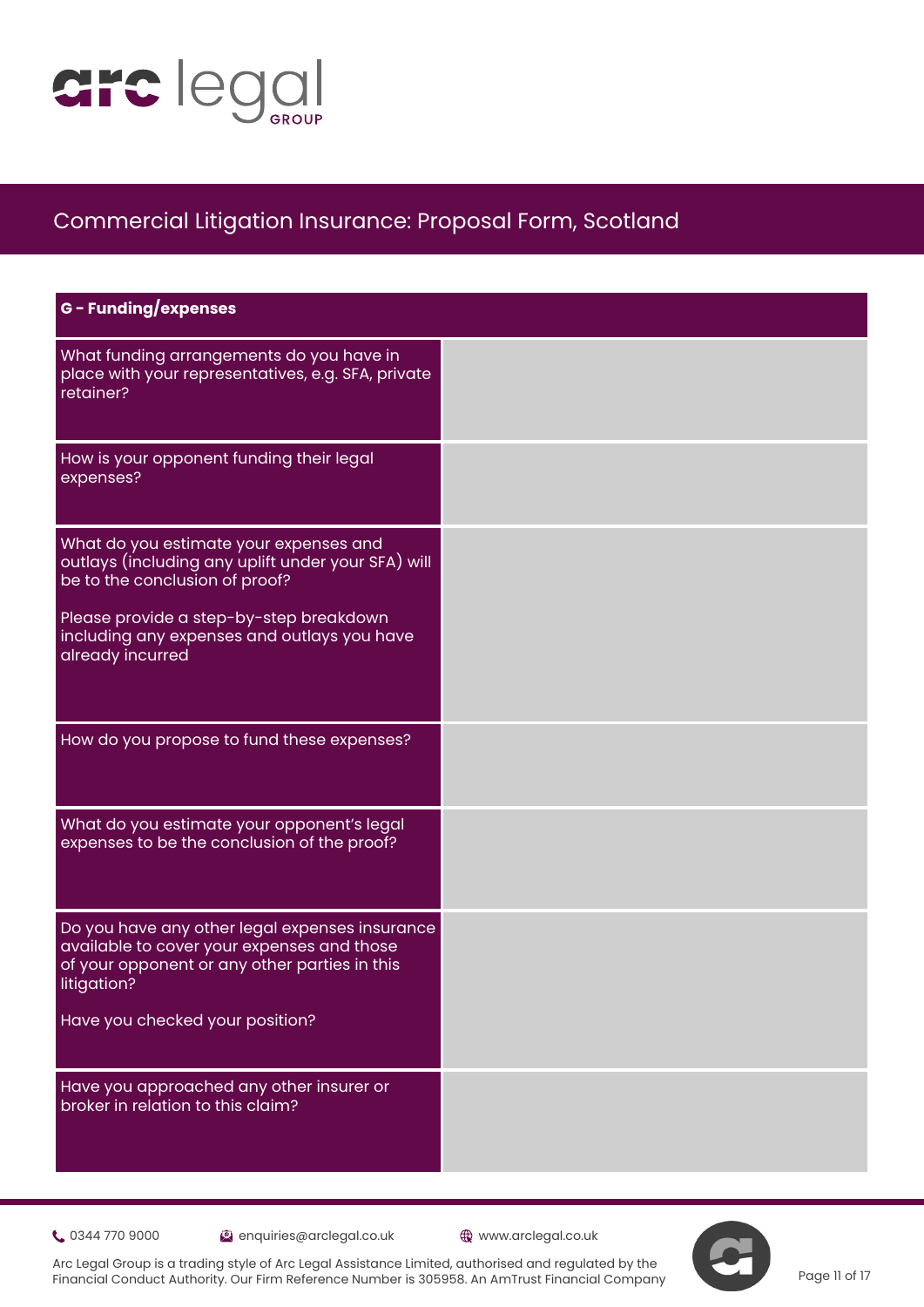

| Has your Solicitor advised you about funding<br>this litigation and, if so, what advice have you<br>received? |  |
|---------------------------------------------------------------------------------------------------------------|--|
| Has your Solicitor advised that you are likely to<br>face a motion of caution for expenses?                   |  |

#### **H - Other**

Every claim is different. Are you or your Solicitor aware of any aspect of your claim and its prospects of success and or the likelihood of your making a claim under any policy that has not been brought to our attention in the responses that you have provided above?

If yes, please provide details

Do you or your Solicitor consider that any further information is required for a meaningful assessment of your claim at this time?

If yes, please provide details

0344 770 9000 enquiries@arclegal.co.uk www.arclegal.co.uk

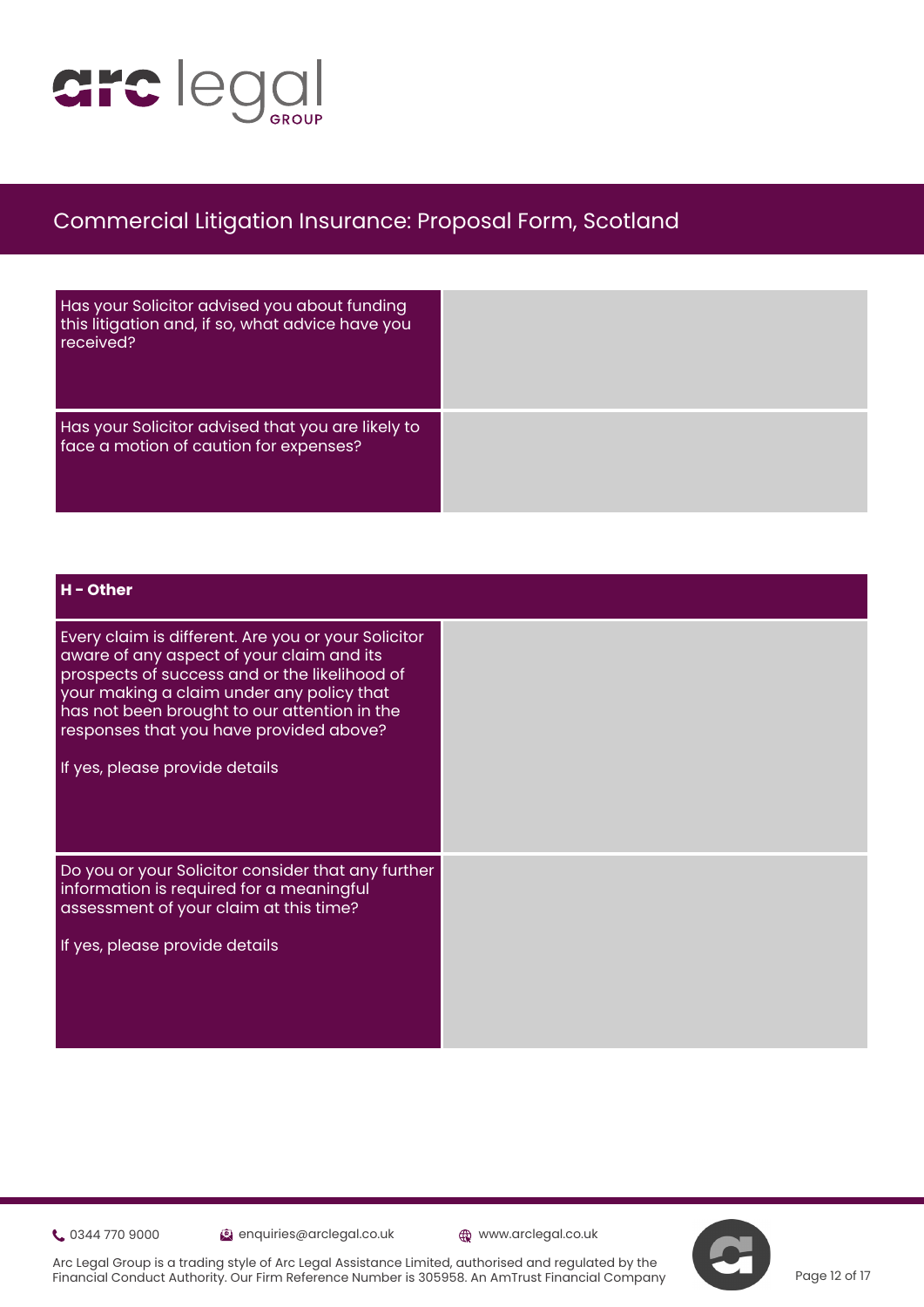

| I - Available documents                                                                                                                                                     |              |          |
|-----------------------------------------------------------------------------------------------------------------------------------------------------------------------------|--------------|----------|
|                                                                                                                                                                             | $\mathsf{X}$ | Comments |
| <b>Signed proposal</b>                                                                                                                                                      |              |          |
| Your Solicitor's opinion together<br>with a case summary                                                                                                                    |              |          |
| Counsel/Advocate's opinion                                                                                                                                                  |              |          |
| Summons/initial writ                                                                                                                                                        |              |          |
| Defence response                                                                                                                                                            |              |          |
| Any other statements of case<br>served                                                                                                                                      |              |          |
| Court orders to date                                                                                                                                                        |              |          |
| Cost's budget                                                                                                                                                               |              |          |
| SFA with your representatives                                                                                                                                               |              |          |
| Expert reports (including your<br>opponents' if available)                                                                                                                  |              |          |
| Any report of any credit<br>agency or similar in respect<br>of the financial standing of<br>your opponent and any other<br>evidence of the opponent's<br>financial position |              |          |
|                                                                                                                                                                             |              |          |

0344 770 9000 enquiries@arclegal.co.uk www.arclegal.co.uk

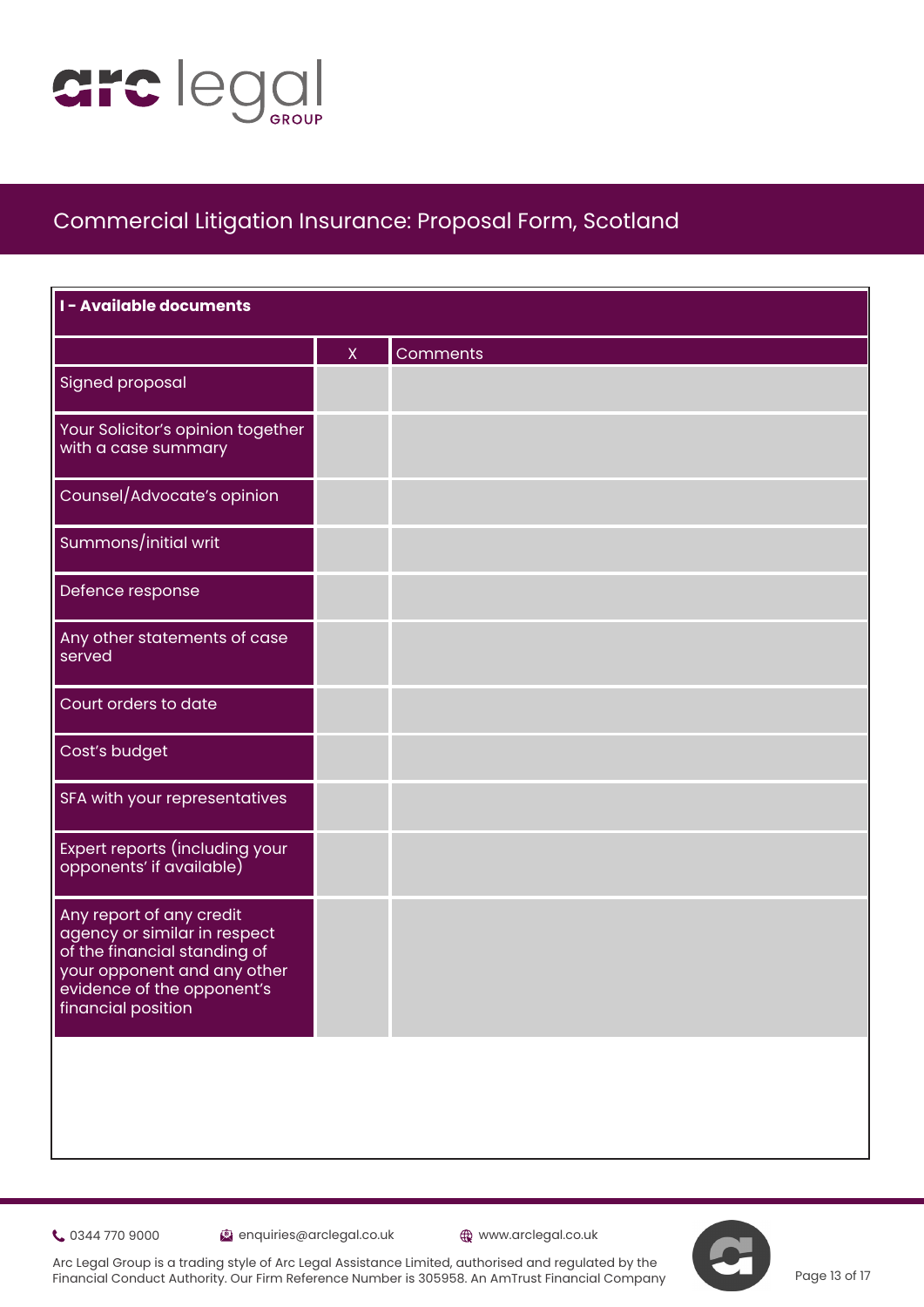

# **Privacy and data protection notice**

### Data protection

Arc L[e](https://www.justice.gov.uk/courts/procedure-rules/civil/protocol)gal Group (the Data Controller) are committed to protecting and respecting your privacy in accordance with the current Data Protection Legislation (Legislation). Below is a summary of the main ways in which we process your personal data, for more information please visit our website at [www.arclegal.co.uk.](https://www.arclegal.co.uk/)

#### How we use your personal data and who we share it with

We may use the personal data we hold about you for the purposes of providing insurance, handling Claims and any other related purposes (this may include underwriting decisions made via automated means), for offering renewal, research, or statistical purposes and to provide you with information, products, or services that you request from us or which we feel may interest you. We will also use your data to safeguard against fraud and money laundering and to meet our general legal or regulatory obligations.

### Sensitive personal data

Some of the personal information, such as information relating to health or criminal convictions, may be required by us for the specific purposes of underwriting or as part of the claims handling process. The provision of such data is conditional for us to be able to provide insurance or manage a claim. Such data will only be used for the specific purposes set out in our notice.

#### Disclosure of your personal data

We may disclosure your personal data to third parties involved in providing products or services to us, or to service providers who perform services on our behalf. These include our group companies, affinity partners, brokers, agents, third party administrators, re-insurers, other insurance intermediaries, insurance reference bureaus, credit agencies, medical service providers, fraud detection agencies, loss adjusters, external law firms, external auditors and accountants, regulatory authorities, and as may be required by law.

### International transfers of data

We may transfer your personal data to destinations outside the European Economic Area (EEA). Where we transfer your personal data outside of the EEA, we will ensure that it is treated securely and in accordance with the Legislation.

#### Your rights

You have the right to ask us not to process your data for marketing purposes, to see a copy of the personal information we hold about you, to have your data deleted (subject to certain exemptions), to have any inaccurate or misleading data corrected or deleted, to ask us to provide a copy of your data to any controller and to lodge a complaint with the local data protection authority.

0344 770 9000 enquiries@arclegal.co.uk www.arclegal.co.uk



Arc Legal Group is a trading style of Arc Legal Assistance Limited, authorised and regulated by the Financial Conduct Authority. Our Firm Reference Number is 305958. An AmTrust Financial Company

Page 14 of 17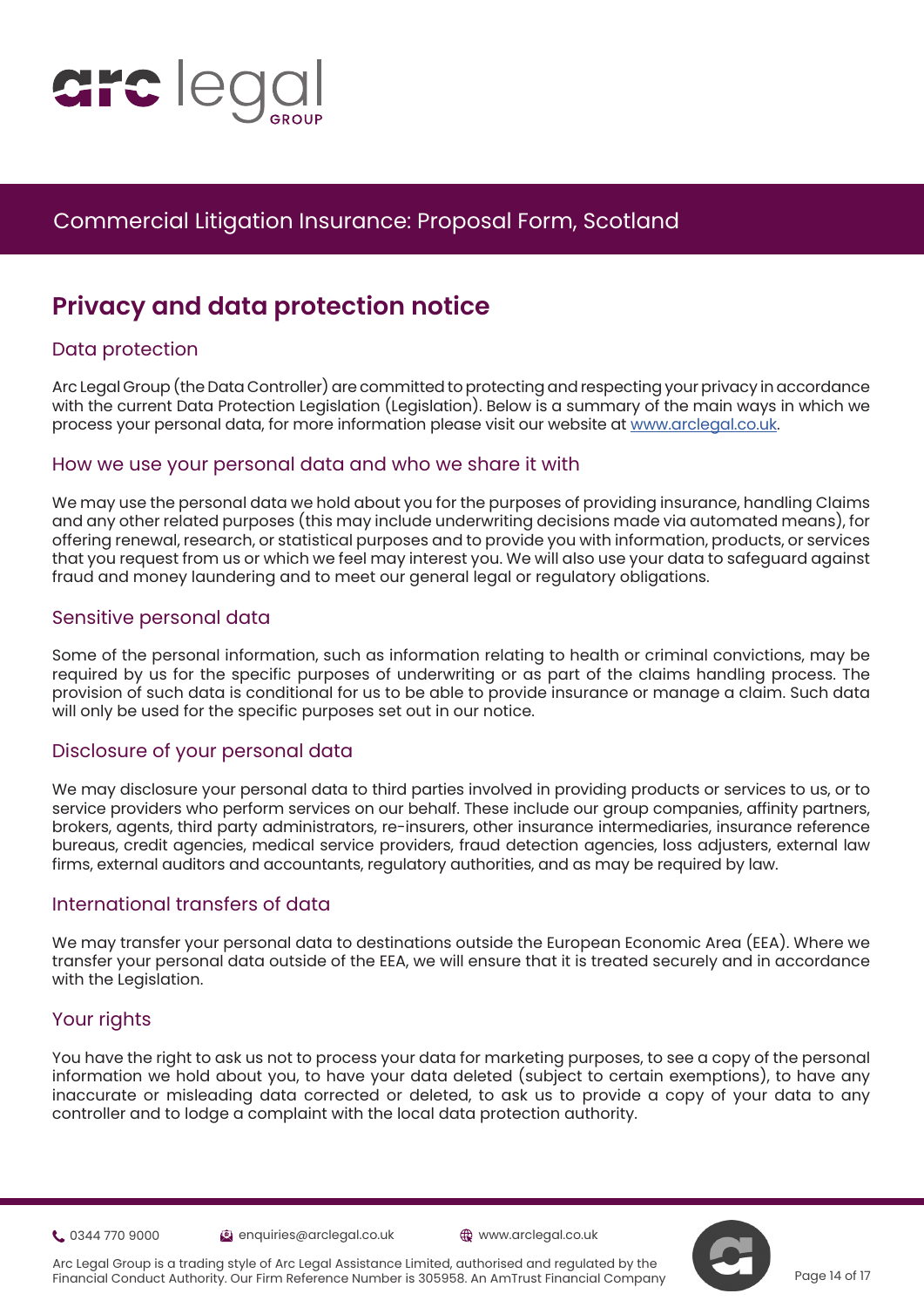

#### Retention

Your data will not be retained for longer than is necessary and will be managed in accordance with our data retention policy. In most cases the retention period will be for a period of seven (7) years following the expiry of the insurance contract, or our business relationship with you, unless we are required to retain the dat[a](https://www.justice.gov.uk/courts/procedure-rules/civil/protocol) for a longer period due to business, legal or regulatory requirements.

If you have any questions concerning our use of your personal data, please contact The Data Protection Officer, Arc Legal Group - please see website for full address details.

0344 770 9000 enquiries@arclegal.co.uk www.arclegal.co.uk

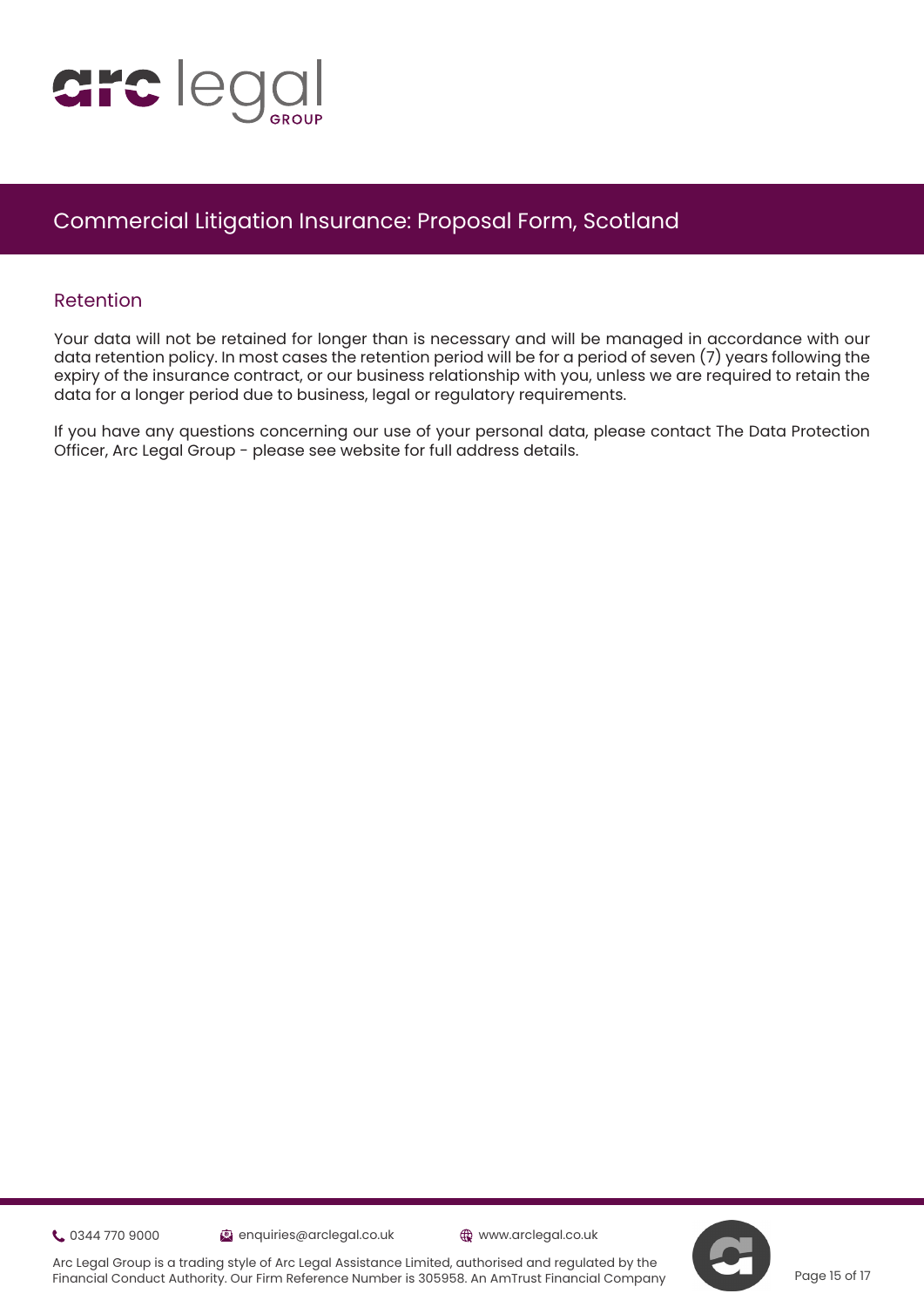

# **Declaration**

I declare that:

- (i) [I](https://www.justice.gov.uk/courts/procedure-rules/civil/protocol) have read the Data Protection Notice above and understand that my personal data will be used as explained in that notice. I also understand and agree that the provision of any sensitive personal data is conditional for the policy to be provided, and for the processing of any claims.
- (ii) the contents of this Proposal Form are, to the best of my knowledge and belief, true and complete and that in presenting this proposal and supporting documentation and information I/we declare that I/ we have taken reasonable care that we have not made a misrepresentation and that the information provided represents a fair presentation of this risk, and I/we also confirm I/we have full authority to make this application.
- (iii) I will provide any additional information required in order to consider my Proposal for Commercial Litigation Insurance on condition that it is treated in confidence. I confirm that I and/or my legal representatives will meet with Arc Legal Group and AmTrust to discuss my Proposal should they request us to do so.

| Client                                                                                                                                                                                                                                                                                                                                                                                                                                                                                                                                                                                                                                                                                                                                                                                                                                                |                                                                         |
|-------------------------------------------------------------------------------------------------------------------------------------------------------------------------------------------------------------------------------------------------------------------------------------------------------------------------------------------------------------------------------------------------------------------------------------------------------------------------------------------------------------------------------------------------------------------------------------------------------------------------------------------------------------------------------------------------------------------------------------------------------------------------------------------------------------------------------------------------------|-------------------------------------------------------------------------|
| Signed:                                                                                                                                                                                                                                                                                                                                                                                                                                                                                                                                                                                                                                                                                                                                                                                                                                               |                                                                         |
| Name:                                                                                                                                                                                                                                                                                                                                                                                                                                                                                                                                                                                                                                                                                                                                                                                                                                                 |                                                                         |
| Status:                                                                                                                                                                                                                                                                                                                                                                                                                                                                                                                                                                                                                                                                                                                                                                                                                                               |                                                                         |
| Date:                                                                                                                                                                                                                                                                                                                                                                                                                                                                                                                                                                                                                                                                                                                                                                                                                                                 |                                                                         |
| In addition to the above, I confirm that my firm (named at 'B' above):<br>(iv)<br>acts for the Applicant(s) for cover named at 'A' above<br>$\left(1\right)$<br>(2) has completed all the necessary client identification and know your client diligence and<br>source of funds diligence (including relevant sanction searches) in line with UK, USA, and<br>other applicable anti- money laundering legislation, to the requisite regulatory level, in<br>relation to each Applicant, and is content with the outcome of that diligence<br>(3) agrees that Arc Legal Group and  AmTrust Europe Limited may rely on the same,<br>$(4)\,$ will $\,$ provide relevant copy documents and information to Arc Legal Group and AmTrust<br><b>Europe Limited upon request</b><br>$(5)$ that I am authorised to make this declaration on behalf of my firm. |                                                                         |
|                                                                                                                                                                                                                                                                                                                                                                                                                                                                                                                                                                                                                                                                                                                                                                                                                                                       | Legal Representative for the Applicant(s) for cover named at 'A' above. |

0344 770 9000 enquiries@arclegal.co.uk www.arclegal.co.uk